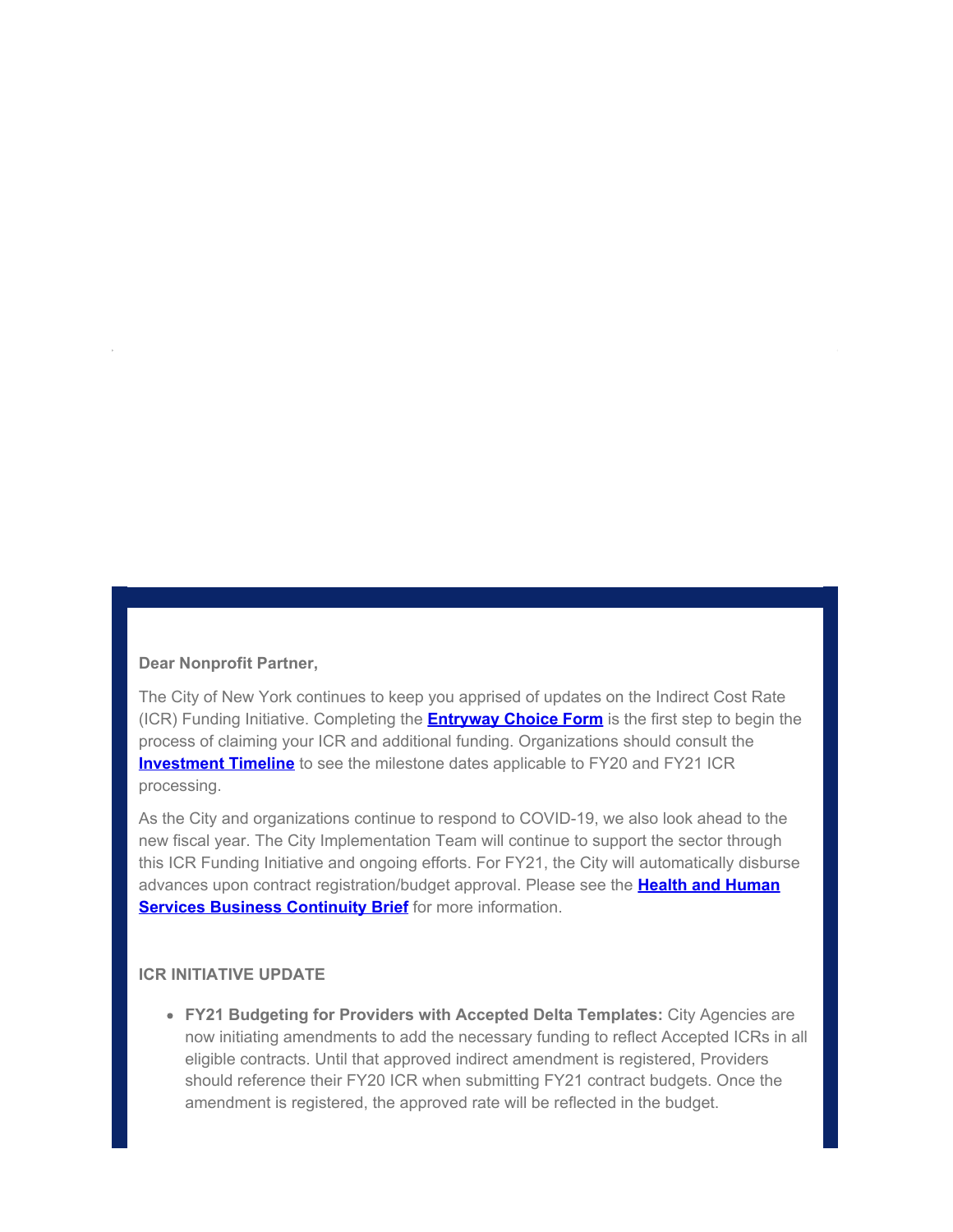# **UPCOMING ICR INITIATIVE DEADLINES**

- **3 Days Left! June 19, 2020 Entryway Selection for FY20 ICR Processing.** The recommended deadline of May 22nd has passed. Providers still seeking to claim FY20 ICR funding must submit an Entryway Choice Form by June 19, 2020 in order to receive a Delta Template that includes FY20 contracts. Entryways received after June 19th will be processed for FY21 funding.
- **June 30, 2020 Last Day for FY20 ICR Processing.** Providers must complete and upload their Delta Templates, as well as any accompanying Verification Documentation (Independent Accountant's Report or Negotiated Indirect Cost Rate Agreement), to their organization's HHS Accelerator Document Vault by June 30, 2020.

## **JULY 1ST TIMELY REGISTRATION – PROVIDER ACTION REQUIRED**

- **FY21 Automatic Advances:** City Agencies will be executing automatic advances of 25% at the beginning of July for registered contracts with approved budgets where programs begin on July 1st. Please contact your contracting Agency to obtain information regarding the timing on advances for programs that begin after July.
- **Returning 240+ Budgets.** More than 240 FY21 budgets are waiting for provider action. Please complete and return them to your contracting Agency. Providers must have an approved budget and registered contract to receive an advance on July 1st.
- **Returning 250+ Contracts.** More than 250 contracts require provider e-signatures. Please sign and return contracts to agencies, along with consent to waive notary requirements, per the **[streamlined guidance](https://gcc01.safelinks.protection.outlook.com/?url=https%3A%2F%2Fwww1.nyc.gov%2Fassets%2Fdoh%2Fdownloads%2Fpdf%2Fimm%2Fcovid-letter-to-human-service-providers.pdf%3Futm_medium%3Demail%26utm_source%3Dgovdelivery&data=02%7C01%7Coluwa.small%40mocs.nyc.gov%7C26353d1ade514eaf73b108d812381121%7C32f56fc75f814e22a95b15da66513bef%7C0%7C0%7C637279380525339869&sdata=zT09xfGTFVQQ9ICF81W0ZIlA%2ByFTHIghT0YDTHeiRXE%3D&reserved=0)** issued on March 20.
- **Uploading 540+ Documents.** More than 540 contracts require providers to submit supporting documentation. This documentation is required for timely FY21 registration. Please upload contract documents to your organization's HHS Accelerator Document Vault and share with your contracting Agency.
- **Returning Department of Education (DOE) Contracts.** EarlyLearn, Universal Pre-K and Learning to Work FY21 extensions require provider e-signatures and consent to waive notary requirements. Please sign and return contracts to DOE as soon as possible.

#### **ICR INITIATIVE REMINDERS**

- **30-Day Submission Window for Delta Templates.** Providers must complete and upload their Delta Templates to their HHS Accelerator Document Vault **within 30 days** of receipt from the CIT to facilitate timely and accurate amendment registration. An instructional video on completing the Delta Template, as well as other support resources, can be found on the **[Indirect Implementation Webpage](https://gcc01.safelinks.protection.outlook.com/?url=https%3A%2F%2Fwww1.nyc.gov%2Fsite%2Fnonprofits%2Ffunded-providers%2Findirect-implementation.page%3Futm_medium%3Demail%26utm_source%3Dgovdelivery&data=02%7C01%7Coluwa.small%40mocs.nyc.gov%7C26353d1ade514eaf73b108d812381121%7C32f56fc75f814e22a95b15da66513bef%7C0%7C0%7C637279380525339869&sdata=HCKhG9M0JypPKBcxUhovB5PPBl6UjbH3xXZzSyQGHVQ%3D&reserved=0).**
- **15-Day Submission Window for Delta Template Revisions.** Providers that have had their Delta Templates returned for revisions must complete pending items and upload their revised Delta Templates to their HHS Accelerator Document Vault **within 15**